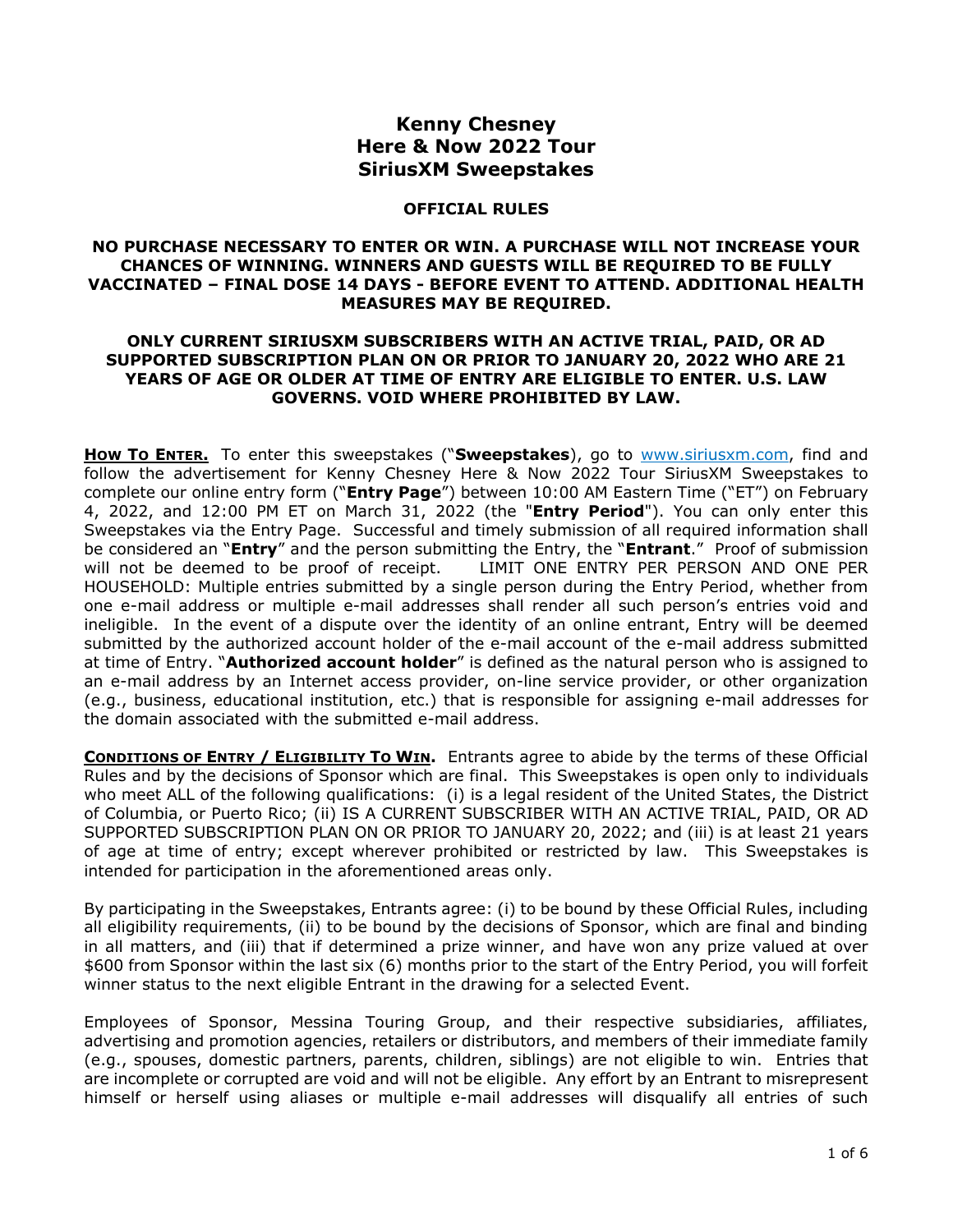individual. Sponsor and its agents reserve the right to verify eligibility qualifications of any winner. Failure to comply with these Official Rules as determined in the sole discretion of the Sponsor may result in disqualification from the Sweepstakes. This Sweepstakes is subject to all applicable federal, state, and local laws and regulations.

**SPECIAL PUBLICITY NOTICE.** If you are selected as a potential winner, you grant to Sponsor and its respective promotional agents your express permission (except where prohibited by law) to use your name, identity, description of prize won, hometown and likeness, if applicable, for promotional purposes, in any media now known or hereafter developed, including on the radio, and including for "live notification" of potential winner status purposes, without further compensation. Even though you consent to all the above, Sponsor has no obligation to do any of it. See more details at "WINNER / SELECTION / AGREEMENTS" below.

**PRIZE.** A total of three (3) Prizes will be awarded, one (1) each to three winners using the selection process described below and satisfaction of eligibility requirements set forth above, each consisting of:

- One (1) round-trip coach air transportation for two (2) to the destination selected at time of entry on the Entry Page (as noted below, the **"Destination"**), from a major commercial airport in the continental United States nearest to winner's primary residence as determined by Sponsor; provided that Sponsor reserves the right to substitute ground transportation for air transportation if winner resides within 150 miles of the Destination;
- One (1) hotel accommodation for two (2) nights (one double occupancy room and room tax only) in or near the Destination, on the dates noted below; and
- Two (2) VIP tickets to the Kenny Chesney Here and Now 2022 Tour on the date and at the venue noted below (the "**Event**") which will include food and beverages.

| Event Date     | <b>Event Venue</b>  | <b>Destination</b> | <b>Destination Accommodations</b> |
|----------------|---------------------|--------------------|-----------------------------------|
| April 23, 2022 | Raymond James Field | Tampa, FL          | April 22 - April 24, 2022         |
| June 25, 2022  | l Soldier Field     | Chicago, IL        | June 24 - June 26, 2022           |
| July 23, 2022  | ' SoFi Stadium      | Inglewood, CA      | July 22 - July 24, 2022           |

One (1) winner for each Event will be determined by a random drawing from among all Entrants submitting an Entry to attend that Event. Entrants may only select one Event on the Entry Page and an Entry selected for one Event will not be transferable to or considered for the drawing for the other Events. Each drawing for an Event shall be considered a separate and distinct drawing.

Approximate Retail Value of each prize: \$3,000, and all prizes \$9,000.

All expenses specifically not mentioned herein, including without limitation, ground transportation, transfers, hotel amenities, fees and gratuities, meals, airline change fees, airline premium seat fees, airline baggage fees (both checked and carry on), personal expenses such as meals, photos, souvenirs, and passport fees, are the responsibility of the winners and guests. Travel and hotel accommodations are subject to availability. Certain blackout dates and material restrictions may apply. Date and location of any Event is subject to change and not the responsibility of Sponsor. If the Event is cancelled for any reason, Sponsor's only obligation is to award, or not award, the other elements of the prize, in its sole discretion. Event tickets are subject to certain terms and conditions as specified by the ticket issuer. Winner agrees that the tickets are awarded pursuant to a revocable, nontransferable license that is personal to the winner and may not be sold, resold, auctioned, bartered, assigned, exchanged, placed in commerce, transferred, given away, donated, or otherwise conveyed. Winners and guests must comply with all venue and event rules and regulations, including execution of all required releases (if applicable). Failure to do so may result in forfeiture of such portion(s) of prize. If a selected winner for an Event date is unable to travel on the dates required, they will forfeit the prize and another winner will be selected from among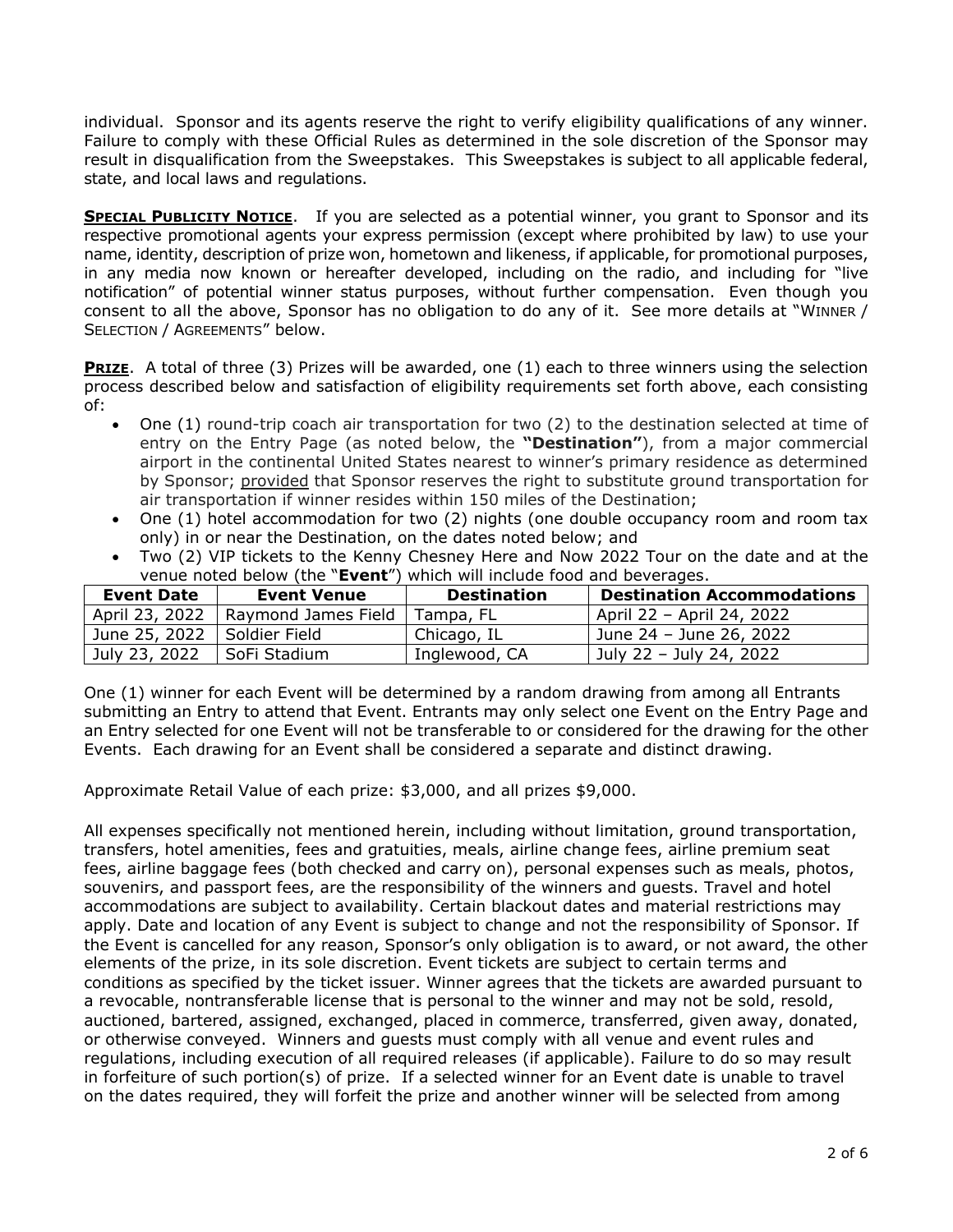eligible entries received for that Event. Winner(s) and guests must travel on same itinerary. No prize substitution, cash substitution, assignment, or transfer of prizes is permitted, except by Sponsor who may substitute a prize of equal or greater value if any portion of the advertised prize becomes unavailable. In no event shall more than the number of stated prizes be awarded. All prizes are intended to be awarded. Any un-used elements of a Prize will be forfeited, will not be redeemable for cash, and may not reduce the prize value awarded for tax purposes. All federal, state, local, and other taxes, costs, and expenses relating to the use, acceptance, or possession of the prize are the sole responsibility of the winners. Winners will receive an IRS Form 1099 for the actual value of prize awarded. Actual retail value of a prize depends upon the location of the winner and airfares to/from the Destination at time of departure.

**ODDS.** Odds of winning depend upon the number of eligible entries received for each selected Event during the Entry Period. This Sweepstakes may be advertised as follows: (1) on the radio on various music, talk, entertainment and sports channels on both Sirius and XM Radio, (2) on the internet on various music, talk, entertainment and sports websites and SiriusXM channel pages at [www.siriusxm.com,](http://www.siriusxm.com/) (3) on Facebook, Twitter and other social media sites, (4) by unsponsored and sponsored members of the public in social media and online communities, and possibly (5) via selected versions of the SiriusXM weekly e-newsletter "The Hear & Now" which versions contain banner advertisements for our Sweepstakes that are delivered to a minimum of approximately 15,000,000 email addresses.

**WINNER / SELECTION / AGREEMENTS.** Winners will be determined in a random drawing to be held on or about **April 01, 2022,** following the close of the Entry Period from among all eligible entries received for each Event as selected on the Entry Page under the supervision of Sponsor whose decisions are final and binding in all respects. Selected winner(s) will be notified by telephone using information provided at time of entry on the Entry Page and if a selected winner does not answer the call, a message will be left, and the selected winner must respond back to Sponsor within one (1) business day from the time of the message is left to give a valid email address where notification of potential winner status and required documents as described below can be sent. Except where prohibited, acceptance of prize constitutes a winner's consent, and winners and guests will be required to sign a release, to allow Sponsor and its promotional agents to use winners' and winners' guest's name, likeness, photo, video footage, and/or biographical data for advertising and promotional purposes, without additional compensation, in perpetuity, in all media, now known or hereafter developed, in connection with Sponsor, this Sweepstakes, the Sponsor's web sites, and the Events. Winners will be required to sign and return to Sponsor a Declaration of Eligibility, Publicity & Liability Release ("**Declaration**") (unless prohibited by law) and/or IRS Form W-9 (if required by IRS regulations), prior to and as a condition of acceptance of a Prize, WITHIN ONE (1) BUSINESS DAY OF THE DATE OF THE NOTIFICATION or the Prize will be forfeited and an alternate winner for that Event will be selected. Winners' guests must also sign and return a liability and publicity release (unless prohibited by law) prior to travel. Prizes will be awarded within 45 days after receipt and verification of completed prize notification. If prize notification is undeliverable, or if a potential winner does not respond to the prize notification telephone call within the time specified or if the potential winner cannot be contacted for any reason, including an invalid telephone number, if the Declaration is not complete and received by Sponsor within the time required, or in the event of non-compliance with these Official Rules, the prize will be forfeited, and an alternate winner will be selected at random from the remaining eligible entries for that Event. All guests must be at least 21 years old at time of travel. In the event a guest is under the age of majority ("Minor") as determined by the laws of the state in which the Minor resides, the Declaration must be signed by a parent or legal guardian on the Minor's behalf.

**SPECIAL COVID-19 NOTICE**: Entrants fully understand that (a) the novel coronavirus SARS-CoV-2 and any resulting disease (together with any mutation, adaptation, or variation thereof, "**COVID-19**") is extremely contagious and there is an inherent risk of exposure to COVID-19 in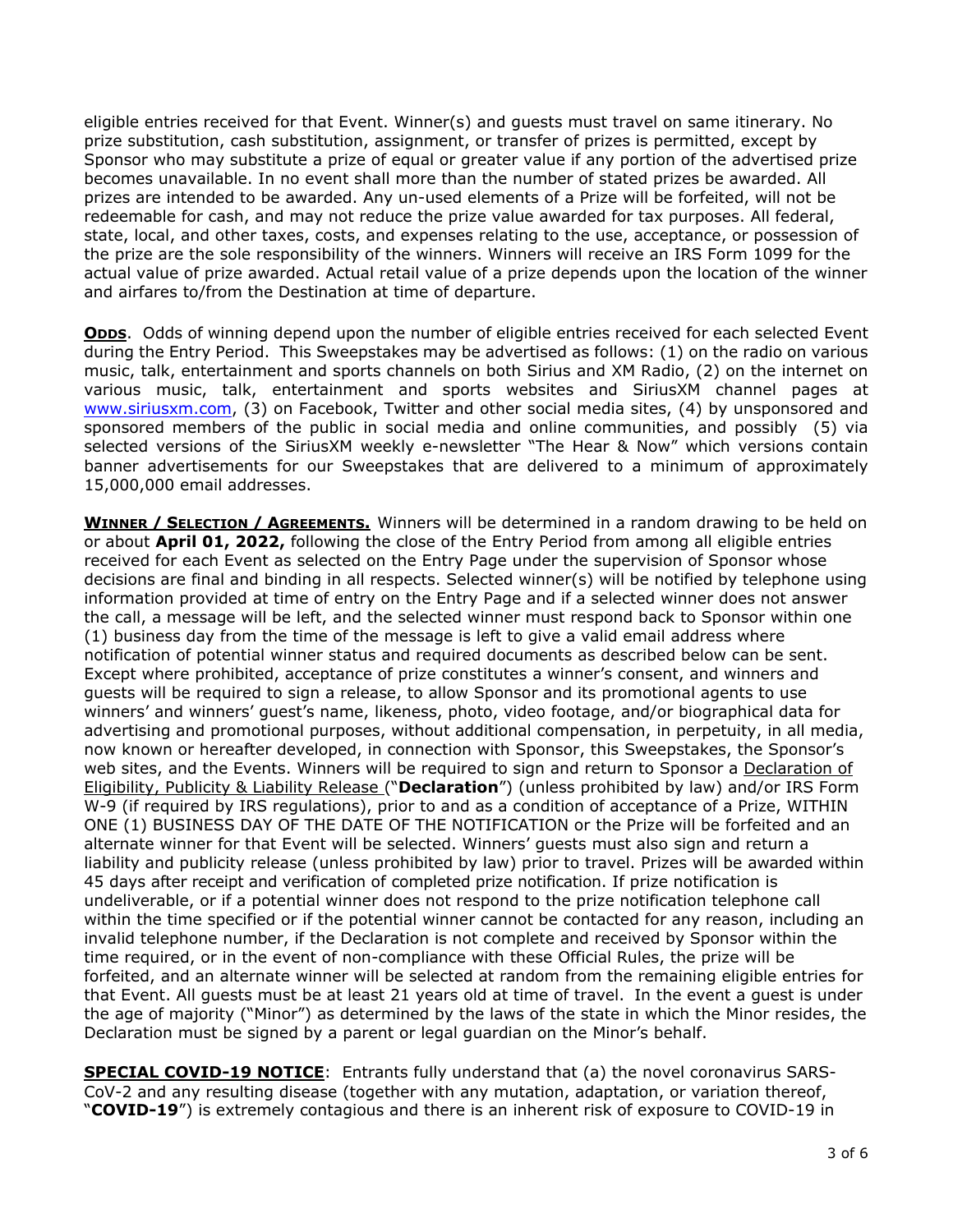any place where people are or have been present; (b) no precautions, including protocols that will be implemented from time to time by Event venue can eliminate the risk of exposure to COVID-19; (c) while people of all ages and health conditions have been adversely affected by COVID-19, certain people have been identified by public health authorities as having greater risk based on age and/or underlying medical conditions; (d) other persons travelling to and/or from the Event and attending the Event may not be fully vaccinated against the Covid-19 virus; and (e) exposure to COVID-19 can result in being subject to quarantine requirements, illness, disability, other shortterm and long-term health effects, and/or death, regardless of age or health condition.

**SPECIAL NOTICE REGARDING TRAVEL AND EVENT ATTENDANCE**: WINNERS AND GUESTS ARE RESPONSIBLE FOR STAYING INFORMED OF AND ABIDING BY ALL LOCAL LAWS AND TRAVEL AND EVENT VENUE RULES AND POLICIES, WHICH MAY INCLUDE, BUT ARE NOT LIMITED TO A TEMPERATURE CHECK, SOCIAL DISTANCING, MASKING, PROOF OF VACCINATION, AND/OR PROOF OF NEGATIVE VIRUS TESTING. SPONSOR, MESSINA TOURING GROUP, THE APPLICABLE TRAVEL AIRLINE, EVENT PERSONNEL AND STAFF AND THEIR RESPECTIVE AGENTS, EACH RESERVE THE RIGHT, IN THEIR SOLE DISCRETION, TO REMOVE OR TO DENY TRAVEL, OR REVOKE ACCESS TO THE EVENT, TO ANY WINNER AND/OR GUEST WHO DOES NOT COMPLY WITH ANY OF THE AFOREMENTIONED RULES, IS INTOXICATED, PRESENTS A SAFETY RISK, ENGAGES IN DISRUPTIVE BEHAVIOR, OR ACTS WITH THE INTENT TO ANNOY, ABUSE, THREATEN, OR HARASS ANY OTHER PERSON. COVID-19 HEALTH PROTOCOLS MAY CHANGE AT ANY TIME AND SPONSOR, MESSINA TOURING GROUP, EVENT VENUE, AND TALENT HAVE NO OBLIGATION OR RESPONSIBILITY TO ANY PERSON WHO IS UNABLE TO COMPLY WITH UPDATED REQUIREMENTS, IS DENIED ENTRY, OR WHO MAY BE REMOVED FROM THE EVENT.

**VACCINATION REQUIREMENT FOR EVENT ATTENDANCE**: All winners and guests of winners chosen or permitted by Sponsor to attend the Event must be fully vaccinated against COVID-19 at least fourteen (14) days prior to the Event.

**PRIVACY NOTICE / MARKETING**. By entering this Sweepstakes, any personal information Entrants submit will be disclosed to the Sponsor and will be used only by us consistent with our privacy policy. Sponsor may use entrants' personal information, including postal and e-mail addresses, to contact entrants regarding SiriusXM goods and services and any other offers and/or promotions that we believe might be of interest to entrants. (If you have previously asked us not to send you promotional emails, your Entry into this promotion will cause you to receive emails related only to this promotion.)

Special Note: We will make no use of your telephone number or date of birth as a result of your Entry except to contact potential winner and to verify your eligibility to enter. This promotion may be advertised on Facebook, but Entrants will be providing information to Sirius XM Radio Inc. and not to Facebook. Be sure to read the SiriusXM Radio Privacy Policy at [www.siriusxm.com/privacy.](http://www.siriusxm.com/privacy)

**GENERAL CAUTION / RELEASE.** Sponsor reserves the right to permanently disqualify any person it believes has violated these Official Rules. If, in Sponsor's opinion, there is any suspected or actual evidence of electronic or non-electronic tampering with any portion of this Sweepstakes, or if technical difficulties or technical corruption (including a computer virus or system malfunction) compromise the integrity of the Sweepstakes, Sponsor reserves the right to terminate the Sweepstakes and select winners from among all eligible entries received for a particular Event prior to termination. Should the Sweepstakes be terminated prior to the stated expiration date, notice will be posted at [www.siriusxm.com.](http://www.siriusxm.com/) Any attempt to deliberately damage the content or operation of this drawing is unlawful and subject to legal action by the Sponsor and its agents. You agree, on your own behalf, and on behalf of your heirs, executors, administrators, legal representatives, successors and assigns (collectively the "**Releasing Parties**") to hereby release, defend, indemnify, and hold harmless the Sponsor, Messina Touring Group, and those working on their respective behalf, and all other businesses involved in this Sweepstakes (including prize vendor or provider, talent, or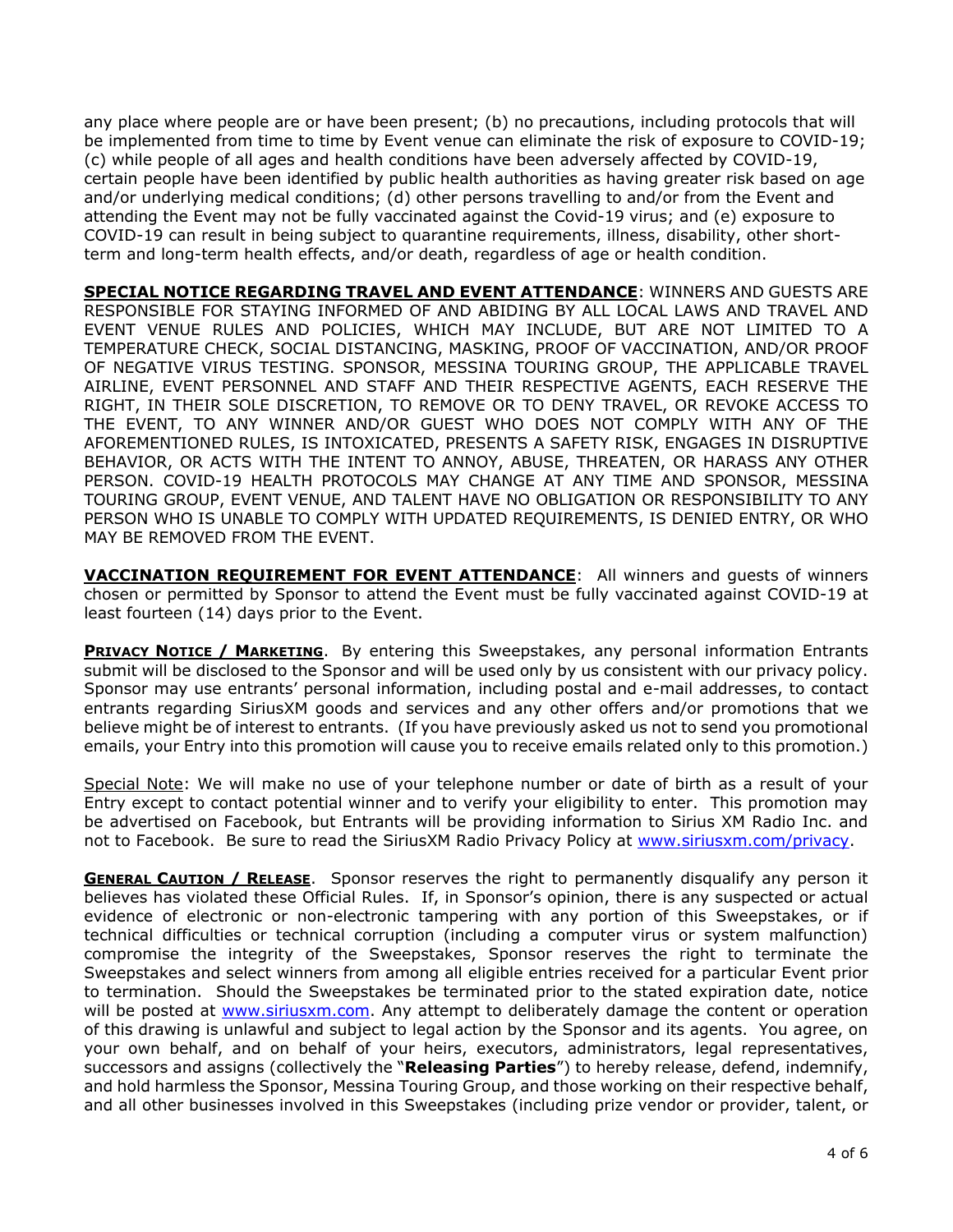Event Venue), as well as each of their respective employees, officers, directors, agents and representatives, successors and assigns (collectively the "**Released Parties**"), from any and all actions, causes of action, suits, debts, dues, sums of money, accounts, reckonings, covenants, contracts, controversies, agreements, promises, trespasses, lost profits, indirect or direct damages, consequential damages, incidental damages, punitive or exemplary damages, including for injury and death, judgments, extent, executions, claims and demands whatsoever, in law, admiralty or equity, whether known or unknown, foreseen or unforeseen, against Released Parties which any one or more of the Releasing Parties ever had, now have or hereafter can, shall or may have, whether known or unknown, asserted or non-asserted, which may in any way arise out of or relate to your participation in this Sweepstakes or the awarding, acceptance, use, or misuse of a prize, including travelling to and attendance at the Event.

**DISCLAIMER OF LIABILITY.** The Released Parties shall not be responsible for (i) any typographical or other error in the publishing or printing of the offer, administration of the Sweepstakes or in the announcement of any prize; (ii) lost, late, misdirected, damaged, illegible or incomplete entries, or postage due mail; (iii) error, omission, interruption, deletion, defect, delay in operations or transmission, theft or destruction or unauthorized access to or alterations of entry materials, or for technical, network, telephone equipment, electronic, computer, mobile device, hardware or software malfunctions of any kind, or inaccurate transmission of or failure to receive entry information by Sponsor on account of technical problems or traffic congestion on the Internet or at any web site or any combination thereof; (iv) any injury or damage to entrant's or any other person's computer or mobile device related to or resulting from participating in the Sweepstakes; or (v) the failure of any third party to comply with the instructions and proper administration of this Sweepstakes.

You agree that the Released Parties shall not be liable for any injury, including illness, death, loss, or damage of any kind caused or claimed to be caused, by participation in this Sweepstakes, or from the acceptance, use, or redemption of any prize, including travelling to and attendance at the Event.

**FORCE MAJEURE**. In the event Sponsor and its agents are prevented from continuing with this Sweepstakes as contemplated herein by any event beyond its control, including but not limited to fire, flood, earthquake, explosion, pandemic, virus, quarantine, labor dispute or strike, act of God or public enemy, satellite or equipment failure, riot or civil disturbance, terrorist threat or activity, war (declared or undeclared) or any federal, state, or local government law, order, or regulation, or order of any court or other cause not within their control, Sponsor and its agents shall have the right to modify, suspend, extend or terminate the sweepstakes, and award all or none of the Prizes, in its sole discretion. IF AN EVENT IS CANCELLED OR TRAVEL TO THE DESTINATION IS IN ANY WAY DELAYED OR CANCELLED, SPONSOR'S ONLY OBLIGATION IS TO AWARD, OR NOT AWARD, THE REMAINING ELEMENTS OF THE PRIZES DESCRIBED ABOVE, IN ITS SOLE DISCRETION, WITH NO ALTERNATIVE COMPENSATION TO THE WINNERS AND GUESTS.

**LAW / DISPUTE RESOLUTION.** This Sweepstakes shall be governed by and interpreted under the laws of the State of New York, U.S.A., without regard to its conflicts of laws provisions that may require the application of the laws of another jurisdiction. All disputes, claims, and causes of action arising out of or in connection with this Sweepstakes shall be resolved individually, without resort to any form of class action. Any action or litigation concerning this Sweepstakes shall take place exclusively in the federal or state courts sitting in New York, New York, and you expressly consent to the jurisdiction of and venue in such courts and you waive all defenses of lack of jurisdiction and inconvenient forum with respect to such courts. You agree to service of process by mail or other method acceptable under the laws of the State of New York. ANY CLAIMS, JUDGMENTS AND/OR AWARDS SHALL BE LIMITED TO ACTUAL OUT-OF-POCKET COSTS ASSOCIATED WITH ENTERING THIS SWEEPSTAKES. YOU HEREBY WAIVE ANY RIGHTS OR CLAIMS TO ATTORNEY'S FEES, INDIRECT, SPECIAL, PUNITIVE, INCIDENTAL OR CONSEQUENTIAL DAMAGES, WHETHER FORESEEABLE OR NOT AND WHETHER BASED ON NEGLIGENCE OR OTHERWISE.